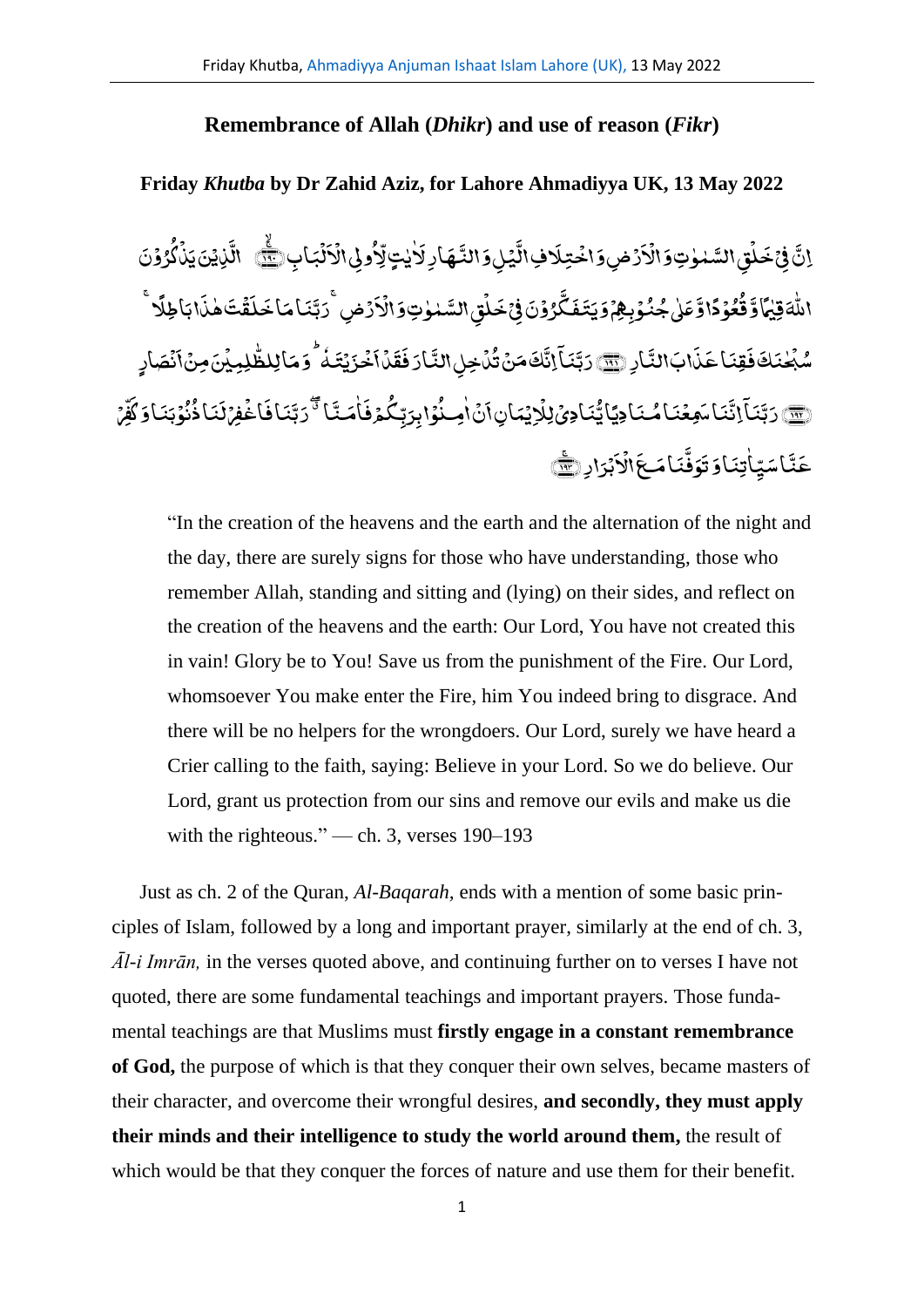The above passage begins by informing us that those people who use their mental faculty of understanding will see "signs" in how the heavens and the earth have been created, and how opposite things, like night and day, alternate. Two things are said to "alternate" when one of them comes and makes the other one go away, and then the one which had gone away comes back to displace the other. And the "signs" which they find lead them to the conclusion that the world has not been created without a purpose. There is nothing in creation which just exists uselessly. Everything fits in somewhere, performs a role, serves a purpose, and its role affects other things. From seeing this in the physical world, the thinking people can realise that our human existence is also not without a purpose and aimless, and our deeds and actions have serious consequences. This is why they then say that they want to be saved from the punishment of the fire, which comes upon the wrong-doers.

The words here for "those who have (or possess) understanding" is *ūlu-l-albāb.* The word *lubb* (whose plural is *albāb*) means "mind, intellect, reason and understanding", but of a very strong and powerful kind. According to the well-known Arabic dictionary of the Quran by Imam Raghib, *lubb* signifies the pure and unadulterated faculty of reason which is free from any doubt, fault or emotion. It is written that this is a special kind of *'aql* (which is the ordinary word for "reason", "sense" and your power of "understanding"). So *ūlu-l-albāb* means people who think very deeply and have very powerful and analytic minds, more than ordinary *'aql*.

The word *lubb* also means the core and crux of something, what is inside it and makes that thing what it is; for example, the engine in a car. Urdu speakers will be familiar with the term *lubb-o-lubāb,* which means the essential summary and gist of something. The human intellect, power of reasoning, looking at things and drawing conclusions, is called *lubb* of a human being because it is the core and crux of what a human is. What identifies a human as a human, and distinguishes him from other creatures, is his ability to think and reason at a deep level. But I may add that *ūlu-lalbāb* could also indicate people who reach the very heart and crux of the matter when they analyse something. They have penetrating minds which can dig down to find the root cause of whatever they are analysing.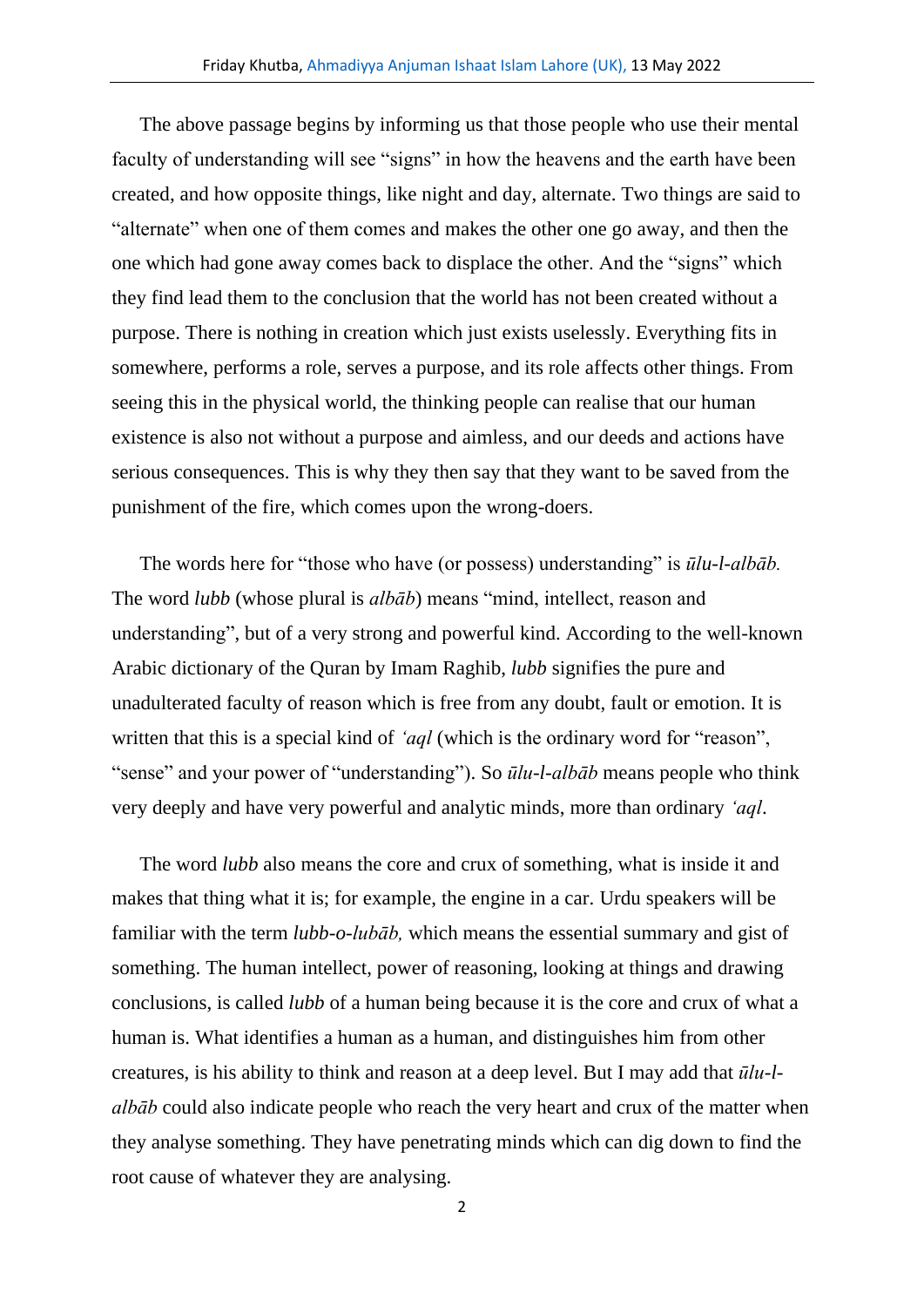The first verse mentions the alternation of the day and night, their switching from one to the other, alongside the creation of the heavens and the earth. Life on earth is dependent on night following day, and day following night. In nature around us, things happen at night which then prepare the world for the day. The Quran elsewhere tells us that it is Allah's mercy that neither the night lasts permanently nor does the day last permanently (28:71–73). We may think it will be good for us if the night, or a state of rest, lasted permanently, so we never need to work or exert ourselves. On the other hand, seeing the brightness of the day, we may think it will be good for us if the day went on and on, so that we are never in darkness, fearing and stumbling. But it is the difference between the night and the day which keeps life on earth in existence.

People may think that this statement of the Quran about the day and the night alternating is referring to what happens over a period of 24 hours. But there is another kind of alternation of the day and the night as well: in the summer, as now, the day is long and therefore the night is short, but after six months the day will be short and the night will be long. The long length of the day now, in May, is like the length of the night in November, and the short length of the night now is like the length of the day in November. The daily alternation of the day and night is due to the earth spinning on its axis once every 24 hours. The alternation of day-length and night-length between summer and winter is due to the earth orbiting the sun over a period of one year. This is what mankind learnt by pondering over why day and night alternate in this way.

There are many other examples of two opposite things which are inseparable and which jointly keep this world going. In an electrical battery, we have the positive terminal and the negative terminal. The difference of (what is called) the electrical potential between them sends a current from one terminal to the other, passing through the device, for example a torch, which we want to operate. Difference is *ikhtilāf* in Arabic and this is the word used in this verse in connection with the night and the day.

Other examples of night and day, which follow each other like a joined pair, are: happiness and sadness, living and dying, work and rest, good and evil, and *hidāyat* (guidance) and *ḍallālat* (misguidance). One cannot exist without the other.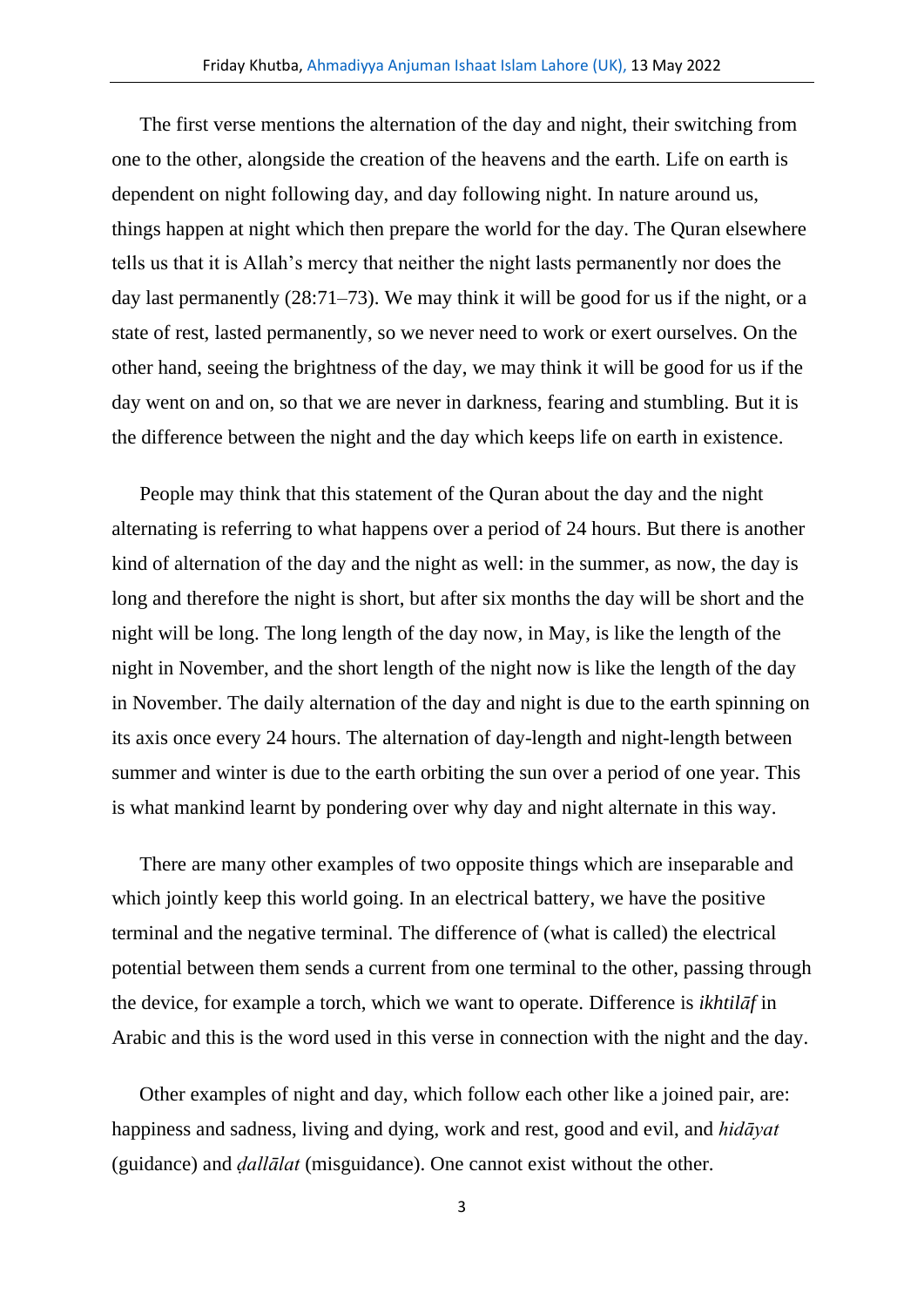This verse says that those who possess understanding, the highest level of intellect, the *ūlu-l-albāb,* need to do two things: remember Allah, while standing and sitting and (lying) on their sides, and reflect on the creation of the heavens and the earth. The word for "remember" in this verse (*yadhkurūn*) comes from *dhikr* and the word for "reflecting" (*yatafakkarūn*) comes from *fikr.* Urdu speakers are familiar with these words *dhikr* and *fikr.* Our relationship with Allah is that we remember Him in our hearts and our relationship with the universe is that we reflect and think on how it was created and how it works. Both *dhikr* and *fikr* are equally important and go hand-inhand. In the Muslim world in its early days, the thinkers, philosophers and scientists employed both *dhikr* and *fikr.* They were conscious of the existence of God and they reflected on His creation. Then after a passage of centuries, Muslims ceased to do *fikr* altogether and their *dhikr* became just a superficial recitation of words. At the same time, the modern scientific world was established in Western countries. In that civilisation there is plenty of reflecting on the creation of the heavens and the earth, but it is not accompanied by any *dhikr* or thought of God.

The above verses contain the prayer to God by the possessors of intellect and knowledge, who say: "Save us from the punishment of the Fire. Our Lord, whomsoever You make enter the Fire, him You indeed bring to disgrace." How does that punishment come about? It is by neglecting either the remembrance of God or reflecting on His creation. Reflecting on the creation leads man to achieve power over the physical nature that is around him by finding out how it works, making inventions of all kinds, and bringing the world under his control. But without the remembrance of God, that great power over the physical world is used by man for his selfish gain, for the interests only of his own nation, and to commit injustice against others. This behaviour leads to fires of greed, jealousy and war raging in the world. On the other hand, neglecting the duty to reflect on the creation, as Muslim nations have done for the past several centuries, stops the progress of knowledge and causes ignorance to spread. They then fall behind the nations that have made material progress and as a result they suffer from disgrace and dishonour in the world, as well as self-harm, due